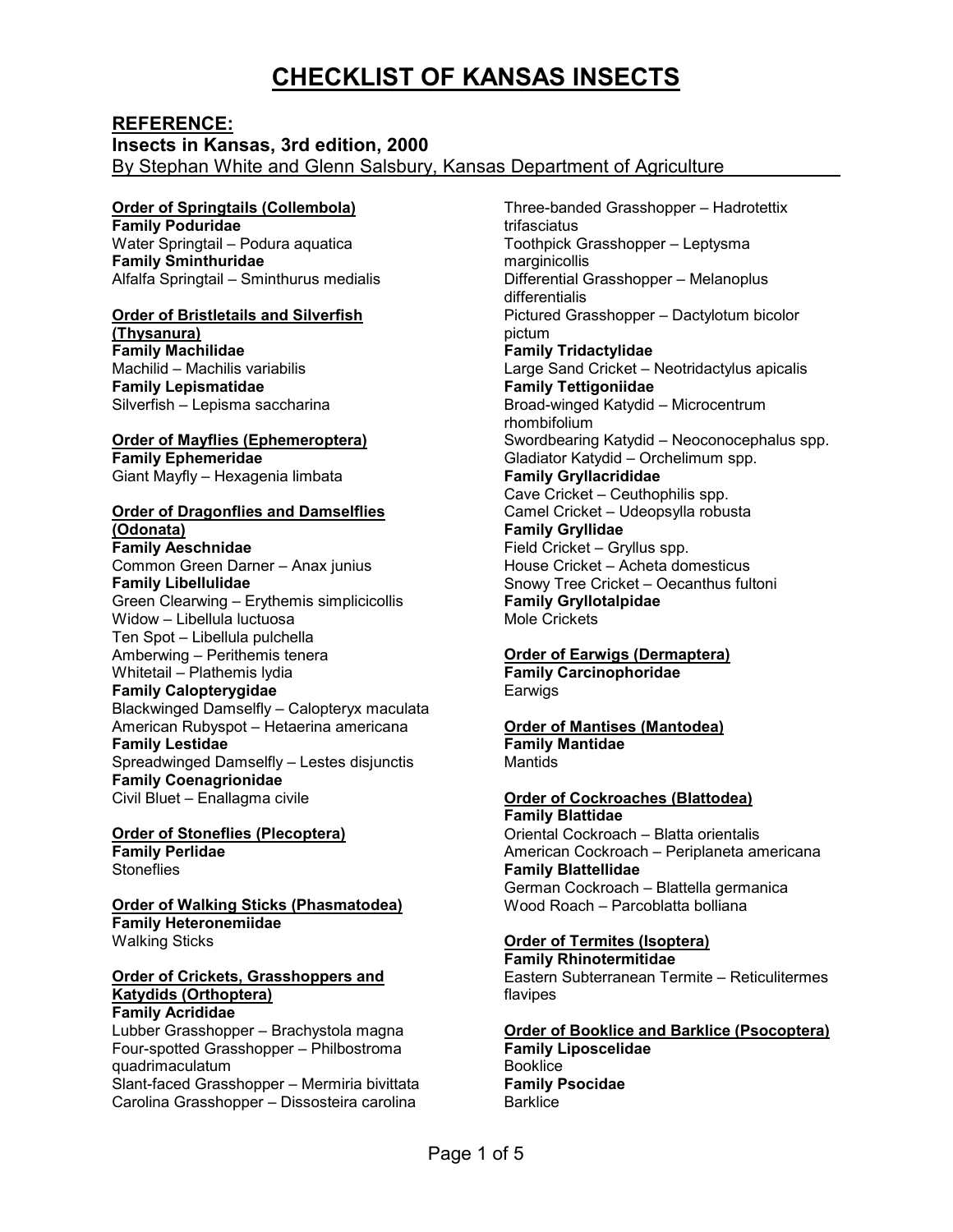### **Order of Biting Lice (Mallophaga)**

**Family Philopteridae Birdlice Family Trichodectidae**  Mammal Chewing Lice

# **Order of Sucking Lice (Anoplura) Family Pediculidae**

Head Louse – Pediculus humanus capitus

# **Order of True Bugs (Hemiptera)**

**Family Pentatomidae**  Green Stink Bug – Acrosternum hilare Spined Soldier Bug – Podisus maculiventris **Family Coreidae**  Leaf-footed Bug – Leptoglossus phyllopus Boxelder Bug – Boisea trivittata **Family Lygaeidae**  Large Milkweed Bug – Oncopeltus fasciatus Chinch Bug – Blissus leucopterus Longnecked Seed Bug – Myodocha serripes **Family Tingidae**  Lace bugs **Family Phymatidae**  Ambush Bugs. **Famly Reduviidae**  Wheel Bug – Arilus cristatus **Family Gerridae**  Water Strider – Gerris remigis **Family Notonectidae**  Backswimmer – Notonecta undulata **Family Corixidae**  Water Boatman – Sigara alternata **Family Nepidae**  Water Scorpion – Ranatra fusca **Family Belostomatidae**  Electric Light Bug – Lethocerus griseus Toe Biter – Belostoma flumineum **Family Gelastocoridae**  Toad Bug – Gelastocoris oculatus

# **Order of Aphids, Leafhoppers and Cicadas (Homoptera)**

**Family Flatidae**  Citrus Planthopper – Metcalfa pruinosa **Family Cercopidae**  Twolined Spittlebug – Prosapia bicincta **Family Cicadidae**  Bush Cicada – Tibicen dorsata Dog Day Cicada – Tibicen pruinosa Periodical Cicada – Magicicada septendecim Prairie Cicada – Melampsalta calliope **Family Cicadellidae**  Saddled Leafhopper – Coladonus clitellarius **Family Membracidae**  Buffalo Treehopper – Stictocephala bisonia

### **Family Psyllidae**  Hackberry Nipplegall Maker – Pachypsylla celtidismamma **Family Aphidae**  Aphids **Family Dactylopiidae**  Cochineal Insect – Dactylopius coccus

**Family Diaspididae**  Pine Needle Scale - Chionaspis pinifoliae

# **Order of Thrips (Thysanoptera)**

**Family Thripidae**  Grain Thrips – Limothrips cerealium

### **Order of Nerve-winged Insects (Neuroptera)**

**Family Sialidae Alderflies Family Corydalidae**  Dobsonfly – Corydalus cornutus **Family Mantispidae**  Mantispid – Climaciella brunnea **Family Chrysopidae**  Lacewings **Family Myrmeleontidae**  Antlions **Family Ascalaphidae Owlflies** 

### **Order of Beetles (Coleoptera)**

**Family Cicindelidae**  Tiger Beetles **Family Carabidae**  Caterpillar Hunter – Calosoma scrutator Bluemargined Ground Beetle – Pasimachus elongatus Ground Beetle – Galerita janus **Family Dytiscidae**  Predacious Diving Beetle – Cybister fimbriolatus **Family Gyrinidae**  Whirligig Beetle – Dineutus assimilis **Family Silphidae**  Carrion Beetle – Nicrophorus marginatus **Family Staphylinidae**  Rove Beetles **Family Lucanidae**  Stag Beetle – Pseudolucanus placidus **Family Scarabaeidae**  Dung Beetle – Dichotomius carolinus May Beetle – Phyllophaga spp. Tenlined June Beetle – Polyphylla decemlineata Green June Beetle – Cotinus nitida **Family Elmidae**  Scott's Riffle Beetle – Optioservus phaeus **Family Buprestidae**  Wood Borers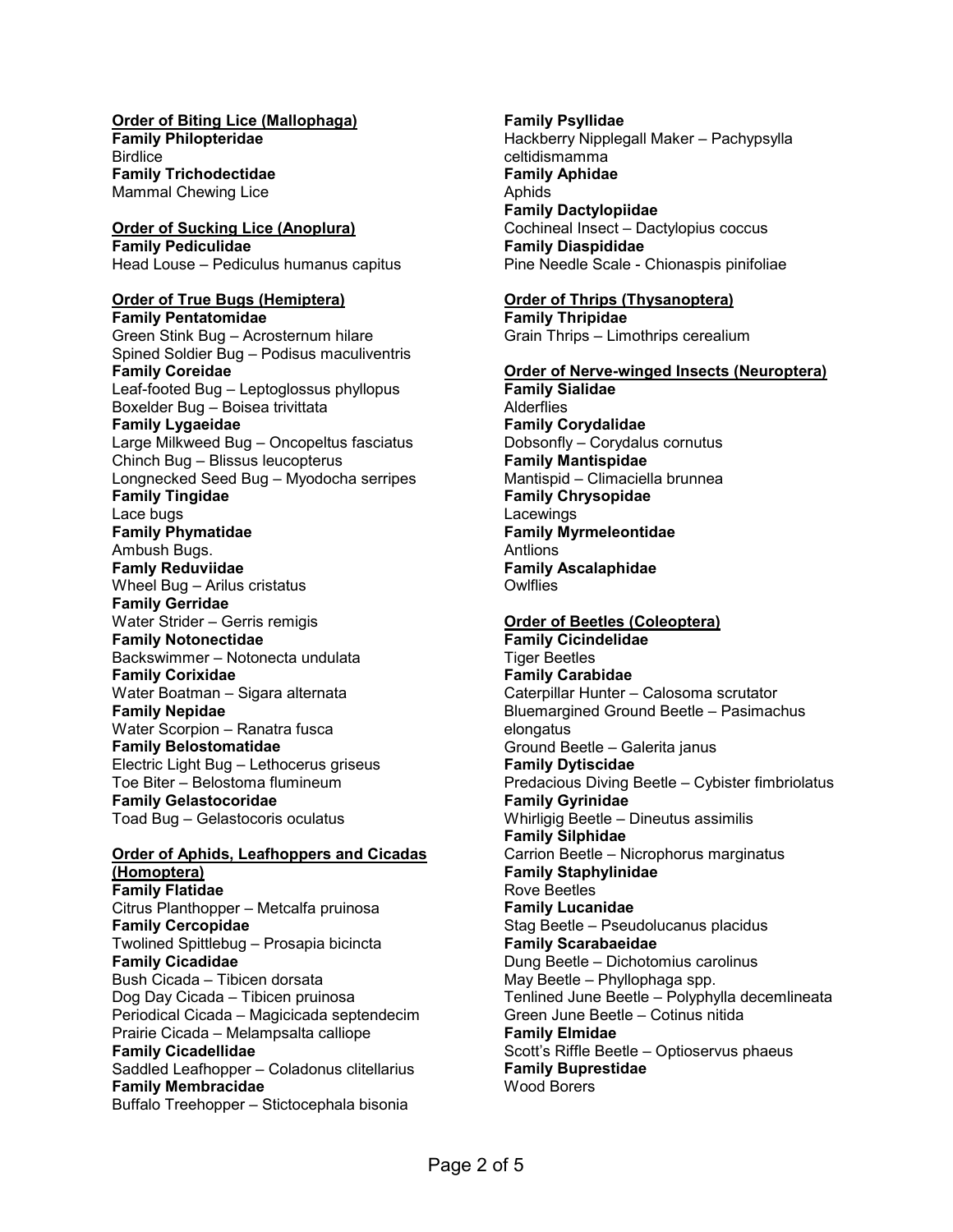### **Family Elateridae**  Eyed Click Beetle – Alaus oculatus Click Beetle – Neotrichophorus carolinensis **Family Lampyridae**  Eastern Firefly – Photinus pyralis **Family Cantharidae**  Goldenrod Soldier Beetle – Chauliognathus pennsylvanicus **Family Lycidae**  Netwinged Beetle – Calopteron terminale **Family Coccinelidae**  Sevenspotted Lady Beetle – Coccinella septempunctata Pinkspotted Lady Beetle – Coleomegilla maculata **Family Tenebrionidae**  Darkling Beetles **Family Meloidae**  Blister Beetles **Family Cerambycidae**  Locust Borer – Megacyllene robiniae Flowerloving Longhorn – Typocerus sinuatus Cottonwood Borer – Plectrodera scalator Red Milkweed Beetle – Tetraopes tetrophthalmus **Family Chrysomelidae**  Threelined Potato Beetle – Lema trilineata Dogbane Beetle – Chrysochus auratus Sunflower Beetle – Zygogramma exclamationis Elm Leaf Beetle – Pyrrhalta luteola Spotted Cucumber Beetle – Diabrotica undecimpunctata howardi Tortoise Beetle – Deloyala guttata **Family Rhynchitidae**  Rose Curculio – Merhynchites bicolor **Family Curculionidae**  Acorn weevils – Curculio spp. Milkweed Curculio – Rhyssomatus lineaticollis Ironweed Curculio – Rhodobaenus tredecimpunctatus **Order of Ants, Bees and Wasps (Hymenoptera) Family Siricidae**  Pigeon Tremex – Tremex columba **Family Ichneumonidae**  Longtailed Megarhyssa – Megarhyssa atrata Megarhyssa Wasp – Megarhyssa macrurus **Family Pelecinidae**  Pelecinid Wasp – Pelecinus polyturator **Family Chrysididae**  Cuckoo Wasp – Chrysis smaragdula **Family Mutillidae**  Velvet Ants

**Family Scoliidae**  Scoliid Wasp – Scolia bicincta

# **Family Formicidae**

Western Harvester Ant – Pogonomyrmex occidentalis Acrobat Ant – Crematogaster lineolata Black Carpenter Ant – Camponotus pennsylvanicus **Family Vespidae**  Potter Wasp – Eumenes spp. Eastern Yellowjacket – Vespula maculifrons Common Paper Nest Wasp – Polistes exclamans **Family Pompilidae**  Tarantula Hawk – Pepsis formosa **Family Sphecidae**  Steelblue Cricket Hunter – Chlorion aerarium Black & Yellow Mud Dauber – Sceliphron caementarium Great Golden Digger Wasp – Sphex ichneumoneus Great Black Wasp – Sphex pennsylvanicus Pipe Organ Wasp – Trypoxylon politum Cicada Killer – Sphecius speciosus **Family Halictidae**  Sweat Bees **Family Megachilidae**  Leafcutter Bee – Megachile parallela **Family Anthophoridae**  Carpenter Bee – Xylocopa virginica **Subfamily Apinae**  Bumble Bee – Bombus pennsylvanicus Honey Bee – Apis mellifera

# **Order of Caddisflies (Trichoptera)**

**Family Hydropsychidae**  Seinemaking Caddisflies **Family Phryganeidae**  Giant Casemaker Caddisfly – Phryganea cinerea **Family Leptoceridae**  Longhorned Casemaker – Nectopsyche candida

# **Order of Butterflies and Moths (Lepidoptera)**

**Family Incurvariidae**  Yucca Moth – Tegeticula yuccasella **Family Psychidae**  Bagworm – Thyridopteryx ephemeraeformis **Family Gelechiidae**  Redbud Leaffolder – Fascista cercerisella **Family Yponomeutidae**  Ailanthus Webworm – Atteva punctella **Family Sesiidae**  Glorious Squashvine Borer – Melittia gloriosa **Family Cossidae**  Carpenterworm Moth – Prionoxystus robiniae **Family Tortricidae**  Codling Moth – Cydia pomonella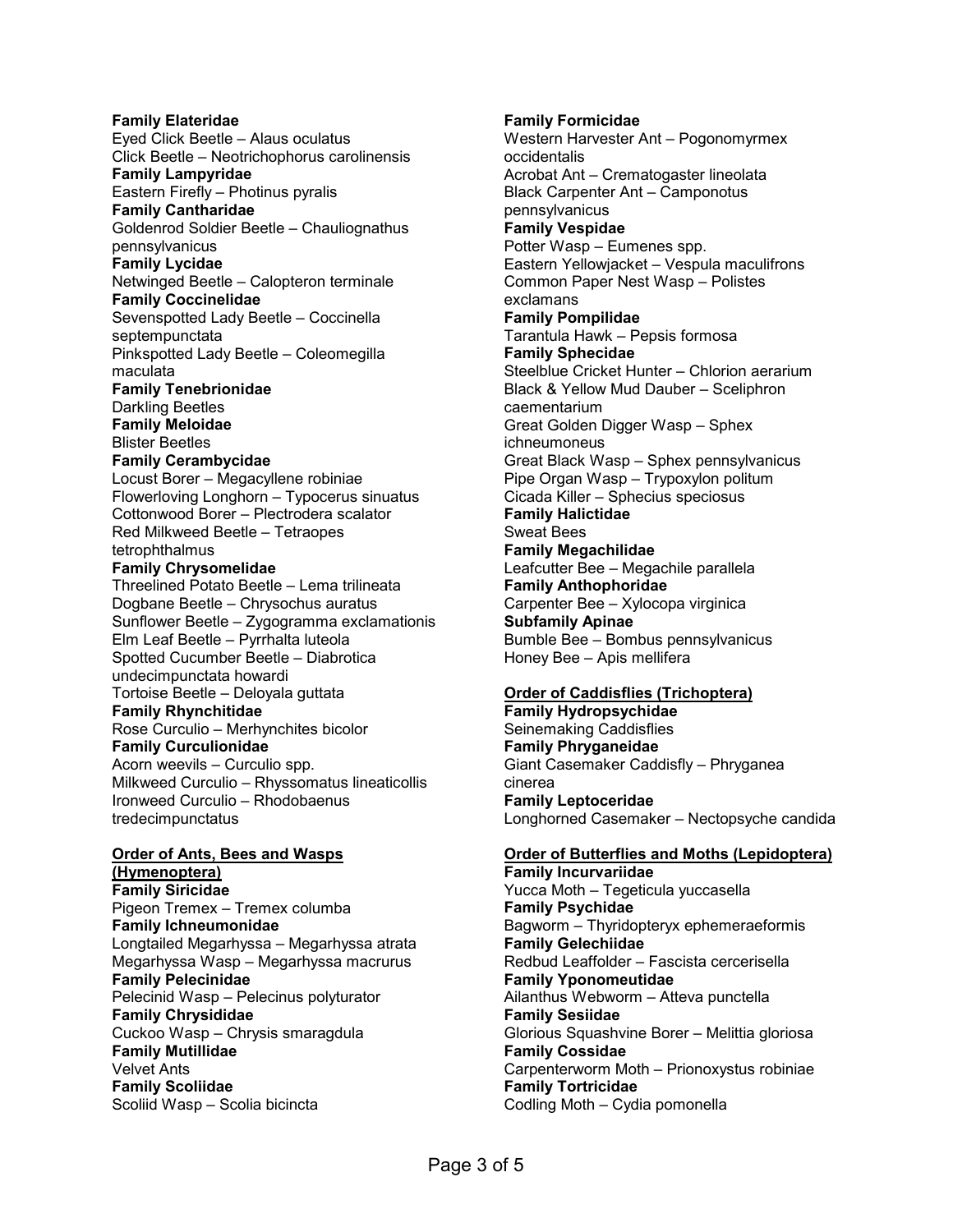**Family Limacodidae**  Spiny Oakslug Caterpillar – Euclea delphinii **Family Crambidae**  Grape Leaffolder – Desmia funeralis **Family Pterophoridae**  Geranium Plume Moth – Amblyptilia pica **Family Geometridae**  Buttercup Moth – Xanthotype urticaria Chickweed Geometer – Haematopsis grataria **Family Lasiocampidae**  Eastern Tent Caterpillar – Malacosoma americanum **Family Saturniidae**  Imperial Moth – Eacles imperialis Io Moth – Automeris io Polyphemus Moth – Antheraea polyphemus Luna Moth – Actias luna Cecropia Moth – Hyalophora cecropia **Family Sphingidae**  Tomato Hornworm – Manduca quinquemaculata Elm Sphinx – Ceratomia amyntor Osage Orange Sphinx – Ceratomia hageni Small Eyed Sphinx – Paonias myops Big Poplar Sphinx – Pachysphinx modesta Snowberry Clearwing – Hemaris diffinis Pandorus Sphinx – Eumorpha pandorus Abbott's Sphinx – Sphecodina abbottii Whitelined Sphinx – Hyles lineata **Family Notodontidae**  Yellownecked Caterpillar – Datana ministra White Furcula – Furcula borealis **Family Arctiidae**  Bella Moth – Utetheisa bella Saltmarsh Caterpillar – Estigmene acrea Fall Webworm – Hyphantria cunea Giant Leopard Moth – Ecpantheria scribonia Figured Tiger Moth – Grammia figurata Yellow Collared Scape Moth – Cisseps fulvicollis **Family Noctuiidae**  Shortlined Chocolate – Agyrostrotis anilis Sweetheart Underwing – Catocala amatrix Widow Underwing – Catocala vidua Beautiful Wood Nymph – Eudryas grata Army Cutworm – Euxoa auxiliaris Painted Schinia – Schinia volupia **Family Herperiidae**  Silverspotted Skipper – Epargyreus clarus Southern Cloudy Wing – Thorybes bathyllus Checkered Skipper – Pyrgus communis Sachem – Atalopedes campestris **Family Papilionidae**  Zebra Swallowtail – Eurytides marcellus Black Swallowtail – Papilio polyxenes asterius Giant Swallowtail – Heraclides cresphontes Tiger Swallowtail – Papilio glaucus

**Family Pieridae**  Imported Cabbageworm – Pieris rapae Alfalfa Caterpillar – Colias eurytheme Dogface Butterfly – Zerene cesonia Cloudless Sulphur – Phoebis sennae eubule Little Sulphur – Pyrisitia lisa lisa Dwarf Yellow – Nathalis iole **Family Lycaenidae**  Redbanded Hairstreak – Calycopis cecrops Olive Hairstreak – Mitoura gryneus Spring Azure – Celastrina argiolus ladon **Family Libytheidae**  Snout Butterfly – Libytheana bachmanii bachmanii **Family Heliconidae**  Gulf Fritillary – Agraulis vanillae **Family Nymphalidae**  Common Variegated Fritillary – Euptoieta claudia Great Spangled Fritillary – Speyeria cybele Pearl Crescent – Phyciodes tharos tharos Comma – Polygonia comma Question Mark – Polygonia interrogationis Mourningcloak – Nymphalis antiopa Red Admiral – Vanessa atalanta rubria Painted Lady – Vanessa cardui Buckeye – Junonia coenia Viceroy – Basilarchia archippus Redspotted Purple – Basilarchia arthemis astyanax **Family Apaturidae**  Goatweed – Anaea andria Hackberry – Asterocampa celtis Tawny Emperor – Asterocampa clyton **Family Satyridae**  Pearly Eye – Enodia anthedon Wood Nymph – Cercyonis pegala **Family Danaidae**  Monarch – Danaus plexippus

#### **Order of Scorpionflies (Mecoptera) Family Bittacidae**

**Hangingflies Family Panorpidae Scorpionflies** 

# **Order of True Flies**

**Family Tipulidae**  Crane Flies **Family Culicidae Mosquitoes Family Tabanidae**  Deer Fly – Chrysops vittatus Black Horse Fly – Tabanus atratus **Family Asilidae**  Robber Flies